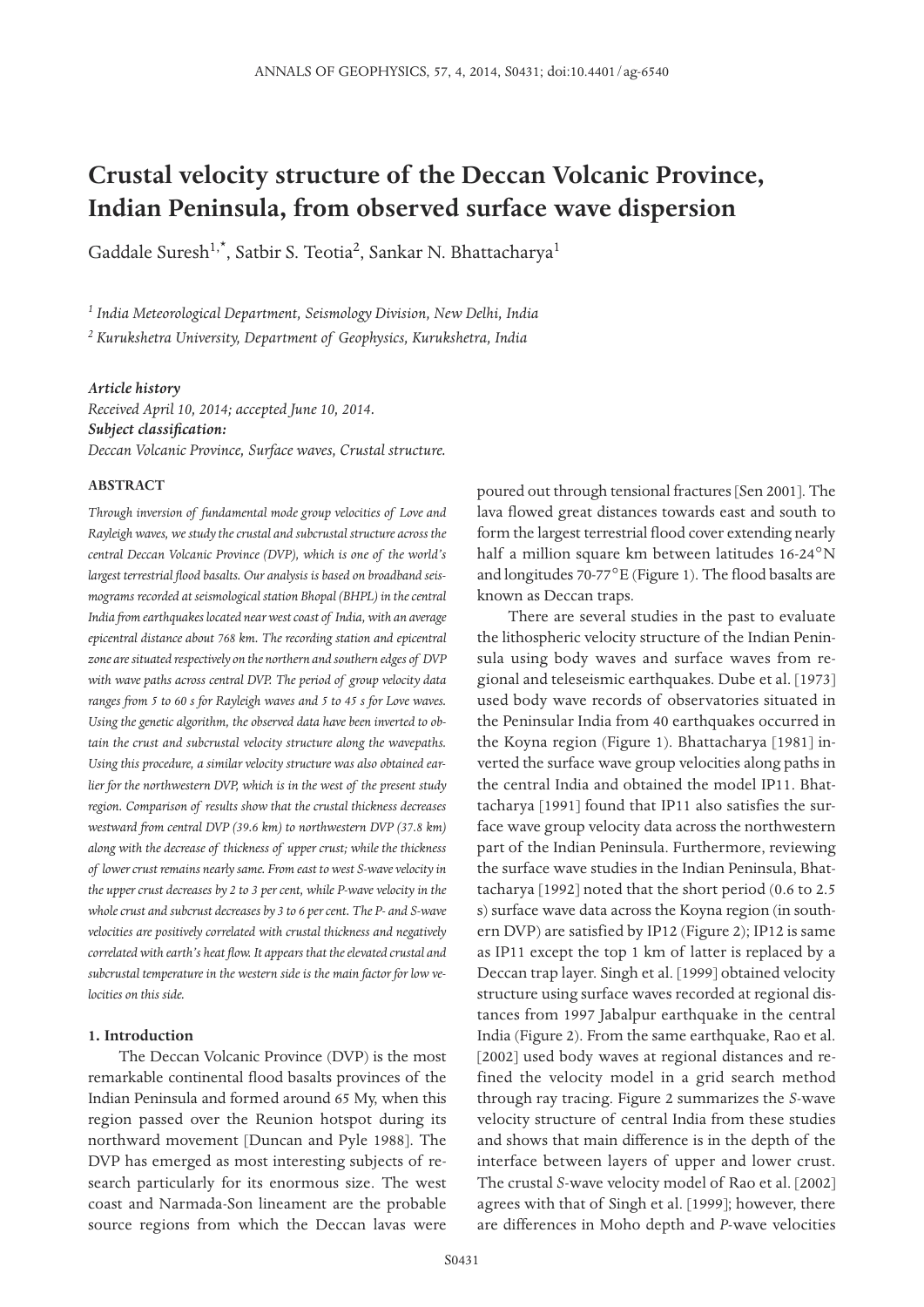

**Figure 1.** Major tectonic features of the Deccan Volcanic Province (DVP). Shaded area indicates the DVP. Wavepaths from the epicentres of Koyna earthquakes to Bhopal (BHPL) have been shown in solid lines (present study) and are through central DVP. The dotted line is the mean wave path considered for evaluating the structure of northwest DVP [Prajapati et al. 2011].

between these two models. The Moho depth of Singh et al. [1999] is nearly same as that of IP11 or IP12 [Bhattacharya 1992].



**Figure 2.** *S*-wave velocity structure of the Indian Peninsula in various studies: Singh-etal [Singh et al. 1999], IP12 [Bhattacharya 1992], Rao-etal [Rao et al. 2002], northwestern DVP [Prajapati et al. 2011]. Theoretical group velocity curves have been drawn in Figure 3 for these structures. IP12 is modified from IP11 [Bhattacharya 1981, 1992], whose top 1 km is replaced by a Deccan trap layer.

The crustal structure of northwestern DVP was obtained by Prajapati et al. [2011] using observed surface wave dispersion of Rayleigh and Love waves along a few wavepaths across this region. The mean wavepath of this study is shown in Figure 1; we shall refer this region crossed by the wavepaths in northwestern DVP and studied by Prajapati et al. [2011] as northwestern DVP. The authors also evaluated the crustal structure of the adjoining continental shelf. In the present study, we shall evaluate the velocity structure of crust and subcrust (a layer below the crust) of central DVP which is east of northwestern DVP (Figure 1). We shall note the changes in the structure of DVP as we shift westward from central to coastal DVP region. Study of these changes will improve our understanding of the geology, tectonics and geodynamics processes of DVP.

## **2. Data and measurement of group velocity**

To select surface wavepaths across central-DVP, we consider the broadband records of the station Bhopal (BHPL), which is located in the northern part of DVP and analyze earthquakes occurred in the Koyna region in the west coast of India (Figure 1). The station BHPL is located on hard exposed bed-rock and has low ambi-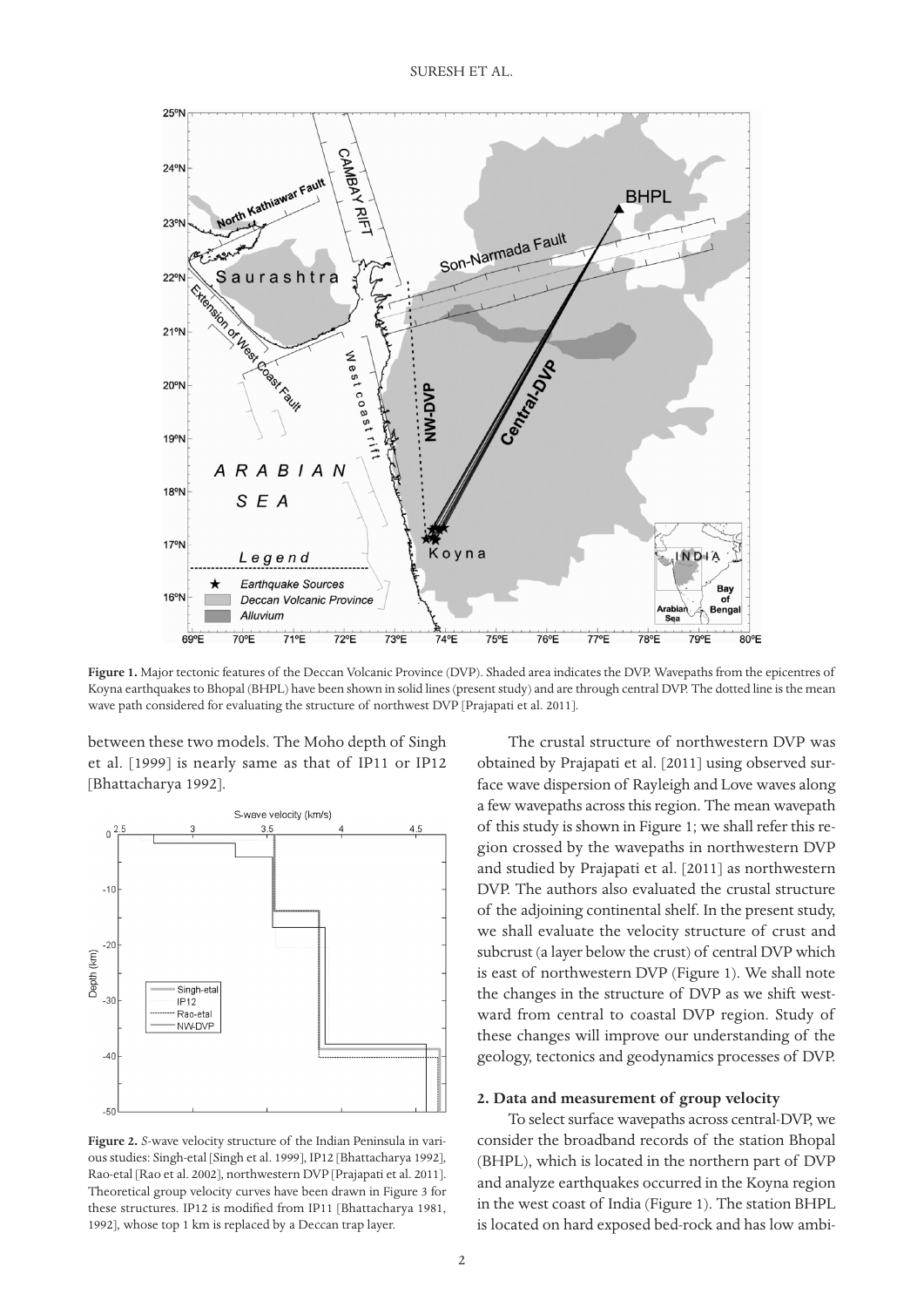CRUSTAL STRUCTURE OF DVP, INDIAN PENINSULA

| Event<br>no.   | Date<br>(vvvy/mm / dd) | Origin time<br>hh:mm:ss | Longitude<br>$(^{\circ}E)$ | Latitude<br>$({}^{\circ}N)$ | Depth<br>(km) | Magnitude          | <b>Used</b><br>for $\star$ |
|----------------|------------------------|-------------------------|----------------------------|-----------------------------|---------------|--------------------|----------------------------|
|                | 1998/02/11             | 01:08:49.1              | 73.965                     | 17.321                      | 33.0          | $4.2 \text{ (mb)}$ | LQ, LR                     |
| $\overline{2}$ | 2000/09/05             | 00:32:43.1              | 73.790                     | 17.332                      | 10.0          | $5.4 \,(mb)$       | LQ, LR                     |
| 3              | 2005/03/14             | 09:43:49.8              | 73.873                     | 17.288                      | 26.8          | $4.7$ (mb)         | LQ, LR                     |
| $\overline{4}$ | 2006/04/17             | 16:39:59.4              | 73.805                     | 17.083                      | 11.8          | $4.4$ (mb)         | LQ, LR                     |
| 5              | 2007/11/24             | 10:57:47.0              | 73.744                     | 17.141                      | 9.0           | $4.8$ (Mw)         | LQ, LR                     |
| 6              | 2008/09/16             | 21:47:13.3              | 73.734                     | 17.287                      | 15.0          | $5.0$ (Mw)         | LQ, LR                     |
| 7              | 2009/11/14             | 13:03:32.8              | 73.792                     | 17.102                      | 14.8          | $4.7 \, (Mw)$      | LQ, LR                     |
| 8              | 2009/12/12             | 11:51:24.8              | 73.613                     | 17.112                      | 9.7           | $5.1$ (Mw)         | LQ, LR                     |

**Table 1.** List of earthquakes used for evaluating group velocities. \*LQ= Love wave, LR=Rayleigh wave.

ent ground noise. We consider well recorded surface waves from earthquakes of magnitudes between 4.2 and 5.4 (Table 1). A three component velocity broadband seismogram of BHPL for the April 17, 2006, Koyna earthquake (*mb* 4.4) is shown in Figure 3 indicating well recorded surface waves which are prominent compared to the body waves. The hypocentral parameters of the earthquakes are determined using SEISAN analysis software [Havskov and Ottemoeller 1999] utilizing the phase data of regional seismological observatories. All the events were located using IP12 velocity model [Bhattacharya 1992]. Table 1 lists the hypocentral parameters of earthquakes considered; the wavepaths from all these events to the recording station at Bhopal are through the central portion of DVP (Figure 1). Bhopal (23.241°N, 77.424°E, 520 m) is a part of National Seismological Network of India Meteorological Department (IMD), equipped with three component broadband sensor, Nanometrics Trillium-240 (with flat 3 dB velocity response from 240 s to 35 Hz) and accelerometer TSA-400S (with flat 3 dB acceleration response from DC to 225 Hz) connected to the six channel 24 bit digitizer (Taurus with Trident) and internal time offsets are adjusted by GPS receiver automatically. The station is connected to Central Receiving Station in Delhi and Tsunami Warning Center at IN-COIS, Hyderabad through VSAT communication facilities for near real time transfer of continuous recorded data and to perform scheduled quality checks [Dattatrayam et al. 2009]. The station is also equipped with broadband seismometer STS-2 connected to Quanterra digitizer (Q680LVG) [Bhattacharya and Dattatrayam 2000]. The average epicentral distance from Koyna earthquakes to BHPL is about 768 km.

The group velocities are obtained through frequency-time-analysis (FTAN) as described in Dziewonskei et al. [1969] and Bhattacharya [1981, 1983]. For each event the 3-component 100 SPS (samples per second) data of BHPL is (1) decimated to 5 SPS, (2) changed

to ground motion using the seismograph response and (3) converted to vertical, radial and transverse components. The vertical component is used for Rayleigh wave and transverse component for Love wave. In FTAN, the seismogram is passed through narrow Gaussian filter centered at each period. The time of the peak of the envelope to the amplitudes of the filtered seismogram gives the group arrival time (*t g* ) and the group velocity  $=$  Δ/ $t_g$ , where Δ is the epicentral distance. Such filtering makes it easier to separate different modes. The error in hypocenter determination is minimized by locating the earthquakes using regional structure and using phase data from regional observatories [Bhattacharya and Dattatrayam 2000]. Consequently, the error in epicenter is less than 5 km and the error in origin time is within 1 s; considering average epicentral distance of 768 km, these two errors cause an error less than 0.03 km/s in group velocity measurement from a single event. However, these errors are reduced by considering the mean of the group velocities from many events;



**Figure 3.** Broadband waveform of BHPL from the April 17, 2006, Koyna earthquake ( $\Delta$  = 7.01°,  $mb$  = 4.4, Table 1, event no. 4). Waveform starts at 16:44:55.78. Although the amplitudes of body waves are weak but Rayleigh and Love waves are strong.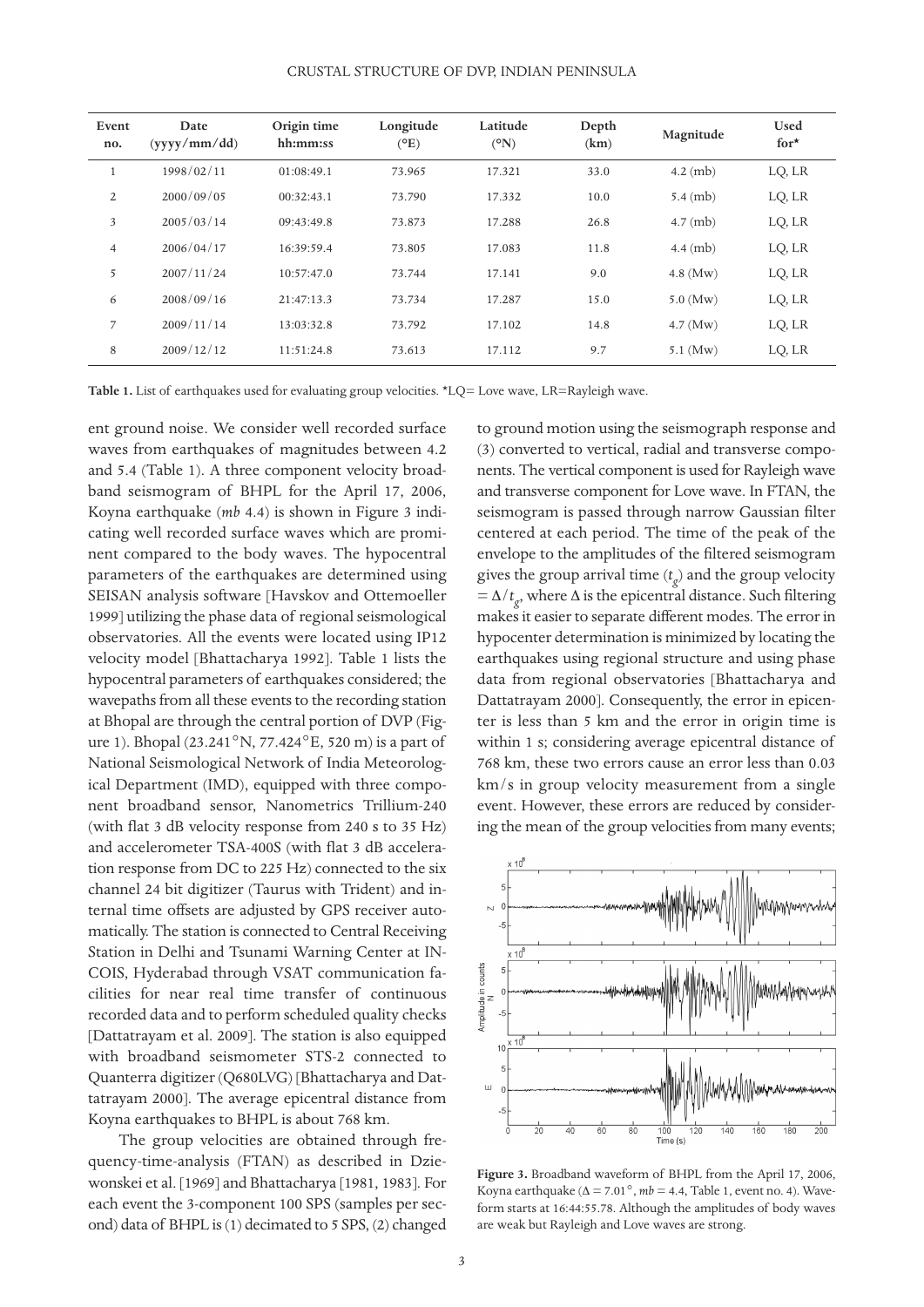|               |                          | Rayleigh waves |                           |                          | Love waves     |                           |
|---------------|--------------------------|----------------|---------------------------|--------------------------|----------------|---------------------------|
| Period<br>(s) | Group velocity<br>(km/s) | S.D.<br>(km/s) | Number of<br>measurements | Group velocity<br>(km/s) | S.D.<br>(km/s) | Number of<br>measurements |
| 5.000         | 3.064                    | 0.034          | $\,8\,$                   | 3.356                    | 0.024          | $\,8\,$                   |
| 5.741         | 3.074                    | 0.051          | 8                         | 3.365                    | 0.017          | $\,$ 8 $\,$               |
| 6.591         | 3.105                    | 0.042          | 8                         | 3.407                    | 0.026          | $\,8\,$                   |
| 7.568         | 3.156                    | 0.037          | $\,$ 8 $\,$               | 3.428                    | 0.022          | $\,8\,$                   |
| 8.689         | 3.123                    | 0.035          | $\,$ 8 $\,$               | 3.461                    | 0.025          | $\,$ 8 $\,$               |
| 9.976         | 3.143                    | 0.035          | 8                         | 3.469                    | 0.024          | $\,$ 8 $\,$               |
| 11.454        | 3.127                    | 0.069          | 8                         | 3.458                    | 0.021          | $\,$ 8 $\,$               |
| 13.151        | 3.102                    | 0.046          | $\,8\,$                   | 3.468                    | 0.033          | $\,8\,$                   |
| 15.100        | 3.079                    | 0.051          | 8                         | 3.458                    | 0.041          | $\,8\,$                   |
| 17.337        | 3.102                    | 0.051          | 8                         | 3.484                    | 0.019          | $\,8\,$                   |
| 19.905        | 3.143                    | 0.105          | $\,$ 8 $\,$               | 3.529                    | 0.042          | $\,8\,$                   |
| 22.854        | 3.168                    | 0.143          | 8                         | 3.569                    | 0.077          | $\,8\,$                   |
| 26.240        | 3.363                    | 0.078          | $\,8\,$                   | 3.629                    | 0.050          | $\,$ 8 $\,$               |
| 30.128        | 3.484                    | 0.106          | $\,$ 8 $\,$               | 3.673                    | 0.051          | $\,$ 8 $\,$               |
| 34.592        | 3.636                    | 0.068          | $\overline{7}$            | 3.769                    | 0.102          | $\overline{7}$            |
| 39.716        | 3.797                    | 0.136          | $\overline{4}$            | 3.998                    | 0.113          | 5                         |
| 45.600        | 3.900                    | 0.150          | $\sqrt{3}$                | 4.079                    | 0.132          | 5                         |
| 52.356        | 3.989                    | 0.173          | $\sqrt{3}$                |                          |                |                           |
| 60.113        | 4.097                    | 0.092          | $\overline{\mathbf{3}}$   |                          |                |                           |

#### **Table 2.** Observed group velocities across central DVP.

an estimate for the uncertainty may be seen from the standard deviations of the group velocities. The group velocities are for periods ranging from 5 to 60 s for fundamental mode Rayleigh wave and from 5 to 45 s for fundamental mode Love waves (Table 2, Figures 4 and 5). Because of this limited distance and moderate magnitude of usable earthquakes, no reliable surface wave dispersion measurements could be possible for longer periods. The standard deviations are generally higher for Rayleigh wave than for Love wave. Perhaps this can be explained by the source mechanisms of the earthquakes, which caused amplitudes of Love wave relatively stronger than those of Rayleigh wave at the azimuth of the station from the sources.

#### **3. Comparison of observed group velocity data**

In Figure 4 the observed mean group velocity data is compared with the theoretical dispersion curves for the previously evaluated models (Figure 2) in the Indian Peninsula discussed in the Introduction. The theoretical curves have been drawn following Bhattacharya [1987]. These theoretical curves are close to the observed data between 25 and 50 s. For Love wave, the dispersion curve for IP12 agrees with the observed data even at

lower periods while that for the model of Singh et al. [1999] is close to Rayleigh wave data in this period range. At lower periods (5-25 s), the observed group velocities across central DVP are significantly higher than those of the dispersion curves of northwestern DVP; this implies a relatively higher wave speed structure in the upper crust for central DVP. At periods above 25 s, the Rayleigh and Love wave group velocities are only slightly more to that of northwestern DVP, which shows no significant change in lower crust and upper mantle shear velocity structure between them. However, this observation indicates that the crust and upper mantle velocities in central DVP are on average faster than those of northwestern DVP.

## **4. Inversion and lithospheric structure**

The observed dispersion is a nonlinear function of the medium parameters viz., shear-, compressionalwave velocities, density and thickness of each layer. In order to obtain these model parameters through joint inversion of Rayleigh and Love wave group velocities, we apply a nonlinear inversion through Genetic Algorithms (GA) [Lomax and Snieder 1995, Yamanaka and Ishida 1996, Suresh et al. 2008]. The GA is configured to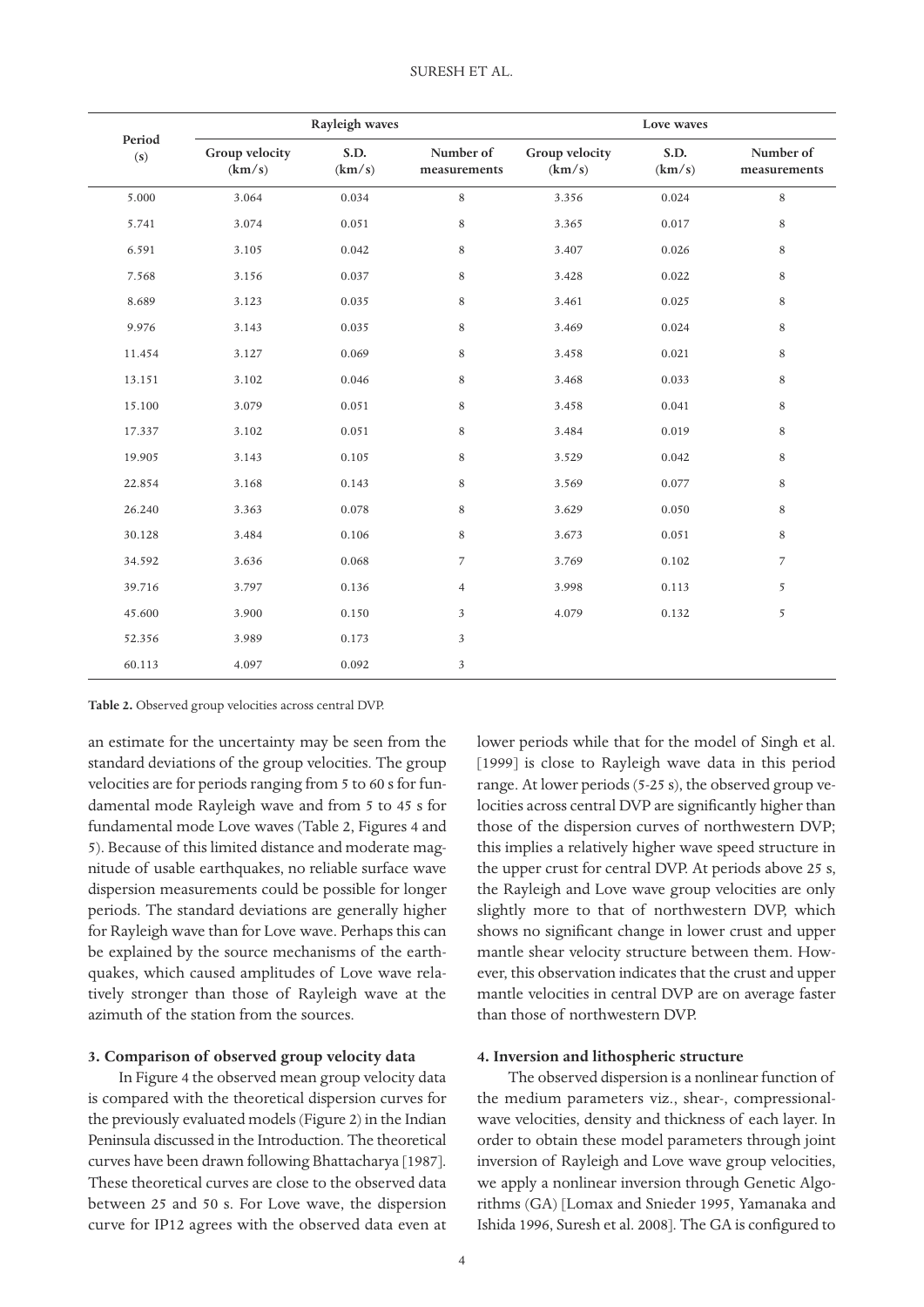

**Figure 4.** The theoretical group velocity curves for different structures (Figure 3) of the Indian Peninsula are compared with the present mean observed data across central DVP.



**Figure 5.** Observed mean group velocity data (open triangles) with ± one standard deviation. The theoretical curve has been drawn for the structure of central DVP (Table 4).

find acceptable solutions within a user defined search space. During this process, the solution at each generation is improved with misfit between observed and theoretical group velocities becoming less or equal to the preceding generation. Here, the misfit  $\varphi$  is considered similar to Prajapati et al. [2011] and is given by

$$
\varphi = \max \left[ \frac{\delta_i^R}{\sigma_i^R}, \frac{\delta_j^L}{\sigma_j^L} \right],\tag{1}
$$

where,  $\delta_i^R$  is the absolute difference between the observed and theoretical group velocity of a given structure,  $\sigma_i^R$  is the standard deviation of the observed group velocity at period  $T_i$  ( $i = 1, 2, ..., NR$ ) for Rayleigh waves.  $\delta_j^L$  and  $\sigma_j^L$  are the corresponding values at period *Tj* ( $\vec{j}$  = 1, 2, ..., NL) for Love waves. The misfit  $\varphi$ gives a measure of closeness of the theoretical curve to the observed data with respect to standard deviation. A model is acceptable if  $\varphi$  < 1 and in such a case theoret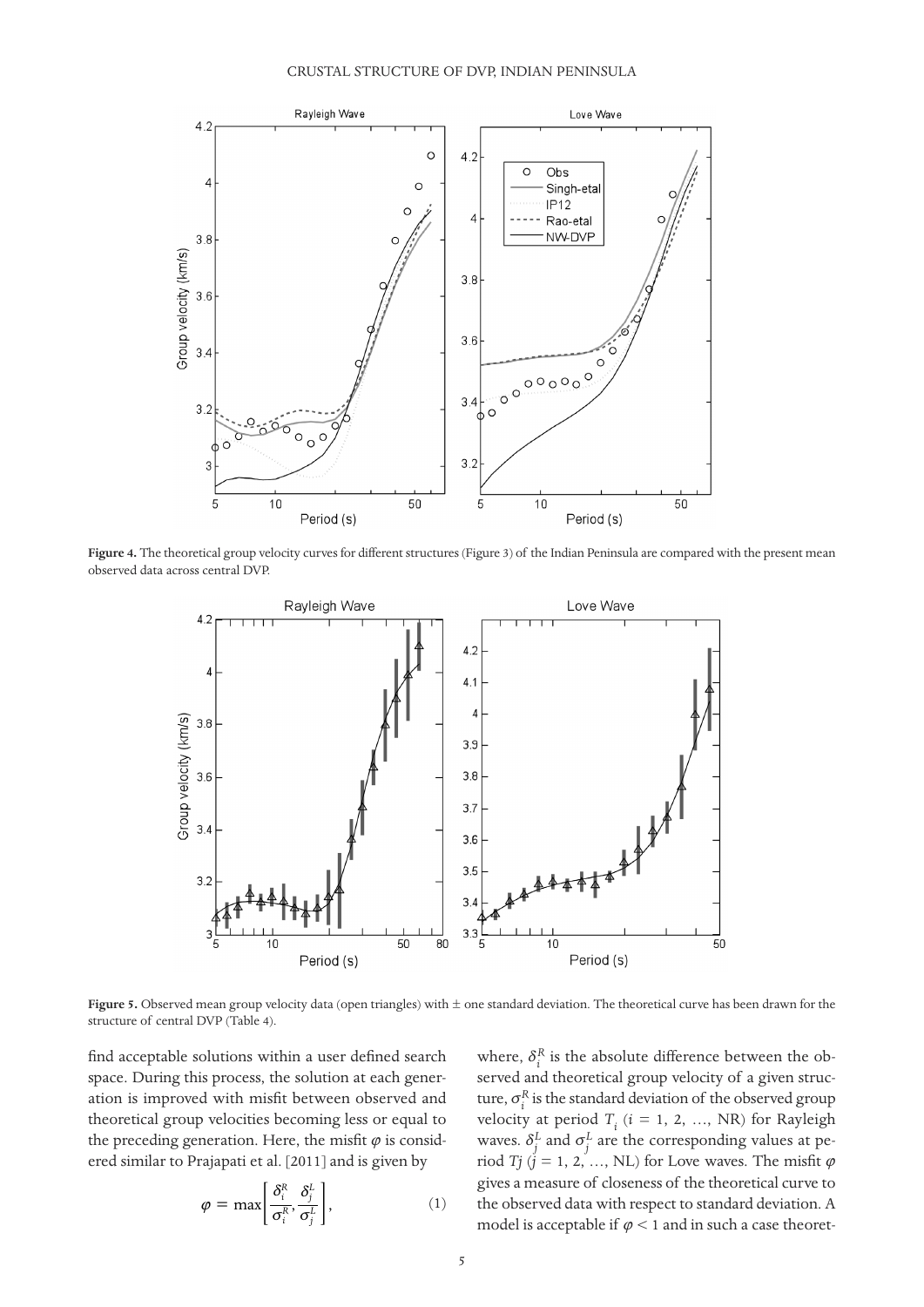ical curves of this model are within the limits of one standard deviation around each mean observation.

We keep the search space extended down to the depth 100 km; this depth limit is due to limit of the longer periods of the observed data. While performing the inversion, we have evaluated the model parameters of the top 5 layers consisting of 4 layers of the crust and a layer of subcrust, whose base is fixed at 100 km depth as in Prajapati et al. [2011]. Below 100 km the structure is same as in IP11 [Bhattacharya 1981]. Such 4-layered crust has also been obtained by forward modeling of gravity data derived from surface measurements on the Indian Peninsula [Arora et al. 2012]. The 14 variables in our GA search are: (1-4) thickness of top 4 layers of the crust, (5-9)  $V_S$  of the top 5 layers and (10-14)  $V_p/V_S$  of top 5 layers. Here,  $V_p$  is *P*-wave velocity and  $V_s$  is *S*-wave velocity. The search space of these 14 variables is wide around the model parameters of those of northwestern DVP (Table 3). The density in each layer has been kept constant because it has the least effect on the dispersion curves and the density is considered in each layer as in northwestern DVP (Table 3).

The GA begins with a random initial population of K random models within solution limits. We consider a population of size  $K = 60$  at each generation, where we create a new population with two elite members, 46 members through crossover and 12 members by mutation; the elite members replace the worst models in the current generation with the best individuals of previous generation, so that the best individuals are not lost [Yamanaka and Ishida 1996]. Each GA operation gives best solution within 150 generations and the best solution is accepted. Such operation is repeated making a list of 40 accepted solutions and the misfit value of all these solutions are between 0.74 and 0.83. The mean and standard deviations (SD) for each of varying parameters of all the 40 accepted solutions are obtained (Table 4). The SD generally shows the error in the results.  $V_p$  is obtained from  $V_s$  and  $V_p/V_s$  for each solution; the mean and SD of  $V_p$  are also obtained. This model with mean values is considered as the model for central DVP. The misfit for this model is 0.77; this misfit value shows that the theoretical curves are within the SD of the observed data.

## **5. Discussion**

Central DVP mostly lies in the central India. Comparing present result with other studies for different areas in the central India [Bhattacharya 1981, Singh et al. 1999, Rao et al. 2002] (Figure 2), we find *V<sub>s</sub>* varies between 3.55 and 3.65 km/s in the upper crust and between 3.85 and 3.92 km/s in the lower crust; in the subcrust  $V_s$  varies between 4.60 and 4.68 km/s. Thus in the central India, the variation of  $V_S$  around mean value is 2 per cent in the upper crust and these variations are 1 per cent in lower crust and subcrust. There is large vari-

| Layer            | Depth of<br>top layer<br>(km) | Thickness<br>of layer<br>(km) | P-wave<br>velocity<br>(km/s) | S-wave<br>velocity<br>(km/s) | Density<br>(gm/cm <sup>3</sup> ) |
|------------------|-------------------------------|-------------------------------|------------------------------|------------------------------|----------------------------------|
| 1. Deccan trap   | 0.0                           | 1.6                           | 4.79                         | 2.74                         | 2.40                             |
| 2. Shallow crust | 1.6                           | 2.5                           | 5.78                         | 3.29                         | 2.50                             |
| 3. Upper crust   | 4.1                           | 12.7                          | 6.12                         | 3.54                         | 2.60                             |
| 4. Lower crust   | 16.8                          | 21.0                          | 6.58                         | 3.89                         | 3.01                             |
| 5. Subcrust      | 37.8                          | 62.2                          | 8.09                         | 4.57                         | 3.30                             |

**Table 3.** The crust and subcrustal structure for northwestern DVP down to 100 km [Prajapati et al. 2011]. Below 100 km the structure is same as that of IP11 [Bhattacharya 1981].

| Layer            | <b>Thickness</b><br>(km) | $\boldsymbol{V_p}$<br>(km/s) | $V_{S}$<br>(km/s) | Density<br>$(g/cm^3)$ |
|------------------|--------------------------|------------------------------|-------------------|-----------------------|
| 1. Deccan Trap   | $0.9 \pm 0.1$            | $4.97 \pm 0.20$              | $2.79 \pm 0.04$   | 2.40                  |
| 2. Shallow crust | $3.3 \pm 0.3$            | $6.07 \pm 0.07$              | $3.38 \pm 0.05$   | 2.50                  |
| 3. Upper crust   | $14.8 \pm 1.3$           | $6.44 \pm 0.10$              | $3.65 \pm 0.02$   | 2.60                  |
| 4. Lower crust   | $20.6 \pm 1.3$           | $6.83 \pm 0.20$              | $3.87 \pm 0.02$   | 3.01                  |
| 5. Subcrust      | $60.4 \pm 0.2$           | $8.37 \pm 0.08$              | $4.68 \pm 0.01$   | 3.30                  |

**Table 4.** Crustal and Subcrustal Structure for central DVP down to 100 km. Below 100 km the structure is same as that of IP11 [Bhattacharya 1981]. Thickness of crust = 39.6  $\pm$  0.2 km. The value after  $\pm$  shows corresponding standard deviation.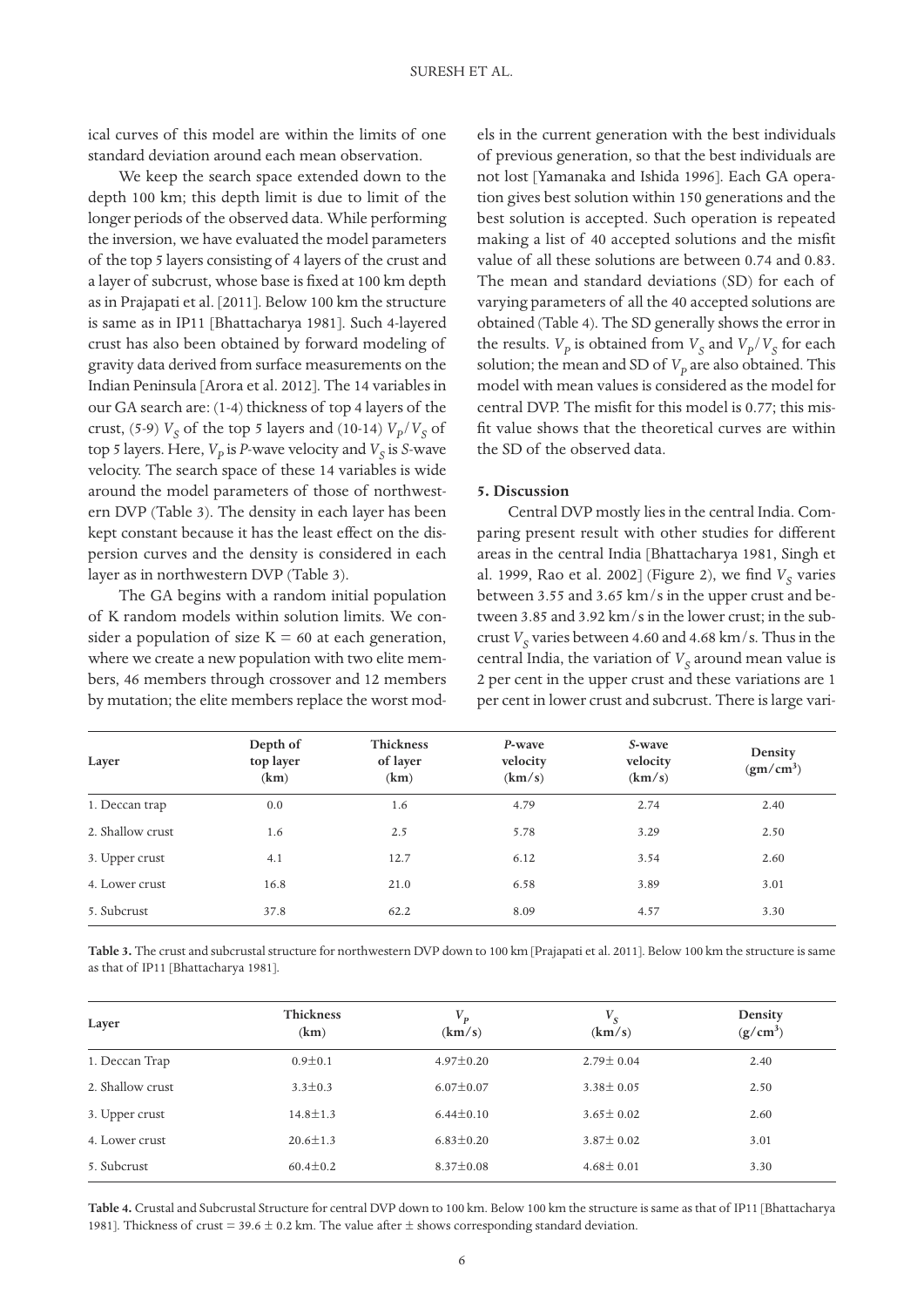

**Figure 6.** Comparison of velocity structures of central DVP (solid thick line) and northwestern DVP (dashed line). For central DVP (present study),  $\pm$  one standard deviation of the velocities and thickness are also shown by shaded areas.

ation in the depth of lower boundary of the upper crust in different study areas of central India and this depth varies between 13.8 and 20.4 km; however, the Moho depth varies only between 38.7 and 40.2 km and the crustal thickness of 39.6 km obtained in this study lies in this range.

Figure 6 shows the comparison of velocity structure of central DVP (Table 4) and northwestern DVP (Table 3). The crustal thickness is 39.6 km at central DVP and it decreases westward becoming 37.8 km at northwestern DVP. The crustal thickness decreases along with decrease of thicknesses of shallow and upper crust. The thickness of lower crust is nearly constant from central DVP (20.6 km) to northwestern DVP (21.0 km) and further westward to the continental shelf (20.9 km). In the continental shelf, Prajapati et al. [2011] found radial anisotropy in the crust caused by extensional tectonic deformation; it was found that the mean of *SH*- and *SV*-wave velocities are close to *S*-wave velocity of the isotropic crust of the adjoining northwestern DVP. Such radial anisotropy is not noted either in northwestern DVP or in central DVP. The observation of eastward decrease of trap thickness from 1.6 to 0.9 km is in agreement with other studies [Harinarayana et al. 2007].

From central DVP in the east to northwestern DVP in the west,  $V<sub>S</sub>$  decreases by 2 to 3 per cent in the shallow and upper crust. Westward decrease of  $V_p$  is also seen by 3 to 6 per cent in all layers of the crust and subcrust. These differences are above the standard deviations of the evaluated velocities (Table 4) and thus the changes noted are reliable. Heat flow of central DVP is low compared to northwestern DVP [Sen 2001,

Verma 2003]. In the Peninsular India, Sharma et al. [1991] also noted a significant decrease of subcrustal  $V_p$ in the regions of high heat flow; from this correlation he inferred that low subcrustal  $V_p$  is associated with elevated temperature of the subcrustal region. Pei et al. [2004] has shown by quantitative analysis of the observed results that subcrustal  $V_p$  is positively correlated with crustal thickness and negatively correlated with the earth's heat flow. Here we note such correlation with  $V_p$  not only in the subcrustal regions but also in all layers of the crust (Tables 3 and 4). The past volcanic activity was more on the west than on central part of DVP [Sen 2001]; thus low  $V_p$  in northwestern DVP also agrees with the past volcanic activity as found by Pei et al. [2004]. In continuation of the study of Sharma et al. [1991], we may infer that the elevated temperature of the crust and subcrust in northwestern DVP is the main factor for causing low velocity in this part of DVP.

#### **6. Conclusions**

We make the following inferences from the present study across central DVP and previous study across northwestern DVP [Prajapati et al. 2011].

(1) The crustal thickness of central DVP is 39.6 km, which remains in the range between 38.7 and 40.2 km obtained in other areas of the central India. However, the thickness of upper crust differs significantly at other areas of the central India.

(2) The crustal thickness decreases westward from central DVP (39.6 km) to northwestern DVP (37.8 km) along with the decrease of thickness of the upper crust. However, the lower crust has nearly the same thickness.

(3) In a previous study, crustal radial anisotropy was found in the continental shelf adjoining northwestern DVP. Such anisotropy is not noted in the continental part of DVP.

(4) In the shallow and upper crust of DVP,  $V_S$  decreases by 2 to 3 per cent from east to west, while  $V_p$  in the whole crust and subcrust decreases by 3 to 6 per cent. The variations of  $V_p$  and  $V_s$  are positively correlated with the crustal thickness and negatively correlated with the earth's heat flow. It appears that the elevated crustal subcrustal temperature in the western side is the main factor for low velocities on this side.

**Acknowledgements.** The first author is thankful to the Director General of Meteorology and Head (Seismology), India Meteorological Department for providing necessary facilities to carry out the study and permission to publish the paper. Comments from anonymous reviewer were useful in improving the manuscript.

## **References**

Arora, K., V.M. Tiwari, B. Singh, D.C. Mishra and I. Grevemeyer (2012). Three dimensional lithospheric